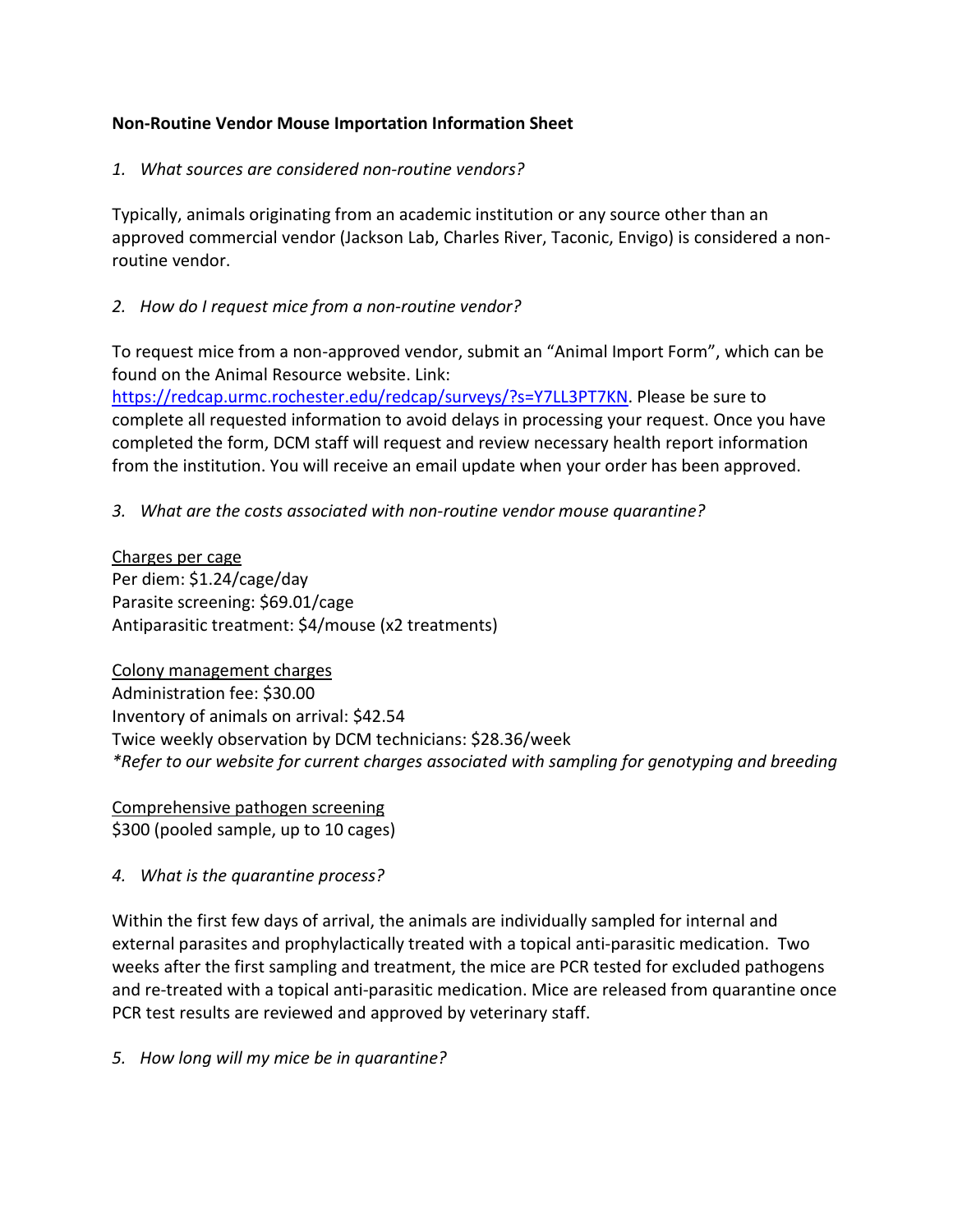It is not possible to provide a definitive release date or total time in quarantine. The average quarantine length is approximately 3 weeks however this is strictly dependent on the results of health surveillance testing.

## *6. How will I find out when my mice are released?*

You will receive an email from DCM staff when your animals are released from quarantine.

*7. Do I need to do anything to have my animals moved out of quarantine? How will I know when they've been moved?*

There is nothing to be done of the part of the investigator. DCM staff will label your cages and submit the move form to the Animal Resource office. The animal care staff will then move the animals to your housing room. After the move is completed, you will receive a confirmation email from the Animal Resource secretary.

*8. Can I visit my mice while they are in quarantine?*

No. The quarantine room is restricted to only Animal Care staff, DCM staff and UCAR staff.

*9. If I cannot see my animals, how do I ensure they are the animals I requested?*

Upon arrival, the purchasing coordinator will email you a copy of all cage cards and other information from the sending institution. The DCM technicians will inventory the mice on arrival and compare the sender information (including individual animal identification) with information on the cage card. If there are any discrepancies, the DCM technician will email you.

## *10. Can I breed my mice while they are in quarantine?*

Yes, you can request to breed imported mice to each other however, pairing of mice may only occur during their final week of quarantine by DCM technicians. There are additional charges associated with pairing mice for breeding purposes. Animals from your colony cannot be transferred into the quarantine room for breeding.

## *11. Why can't I start breeding right away?*

Transportation is stressful and mice must be given adequate time to acclimate prior to breeding. Mice can only be paired in the final week in quarantine. This will prevent the movement of cages that contain young litters or late gestation dams at the conclusion of the quarantine period. Moving mice may cause stress, which can result in cannibalism of pups or spontaneous abortion.

*12. Can I move mice from my established colony into quarantine to breed with the mice that just arrived?*